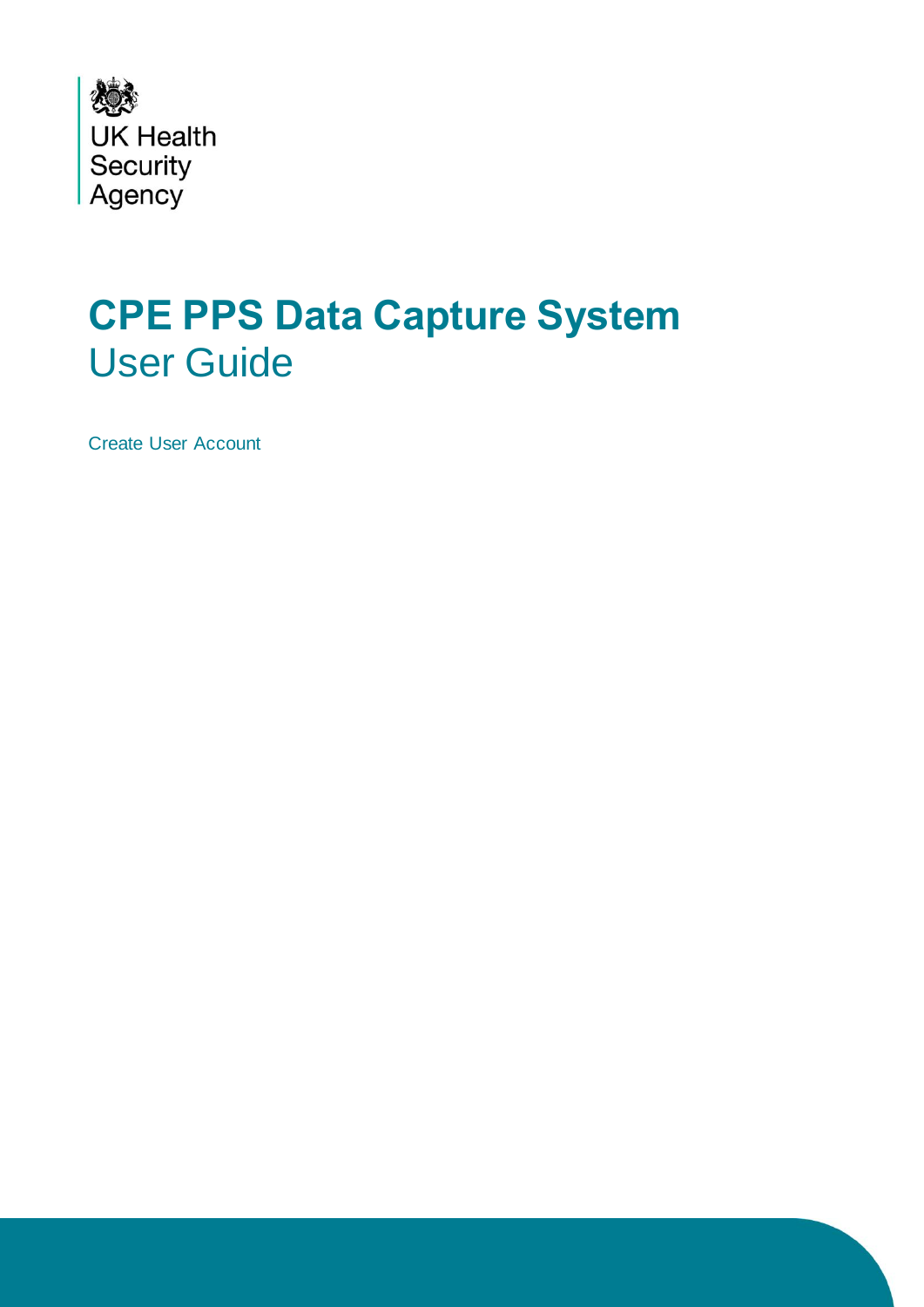# **Contents**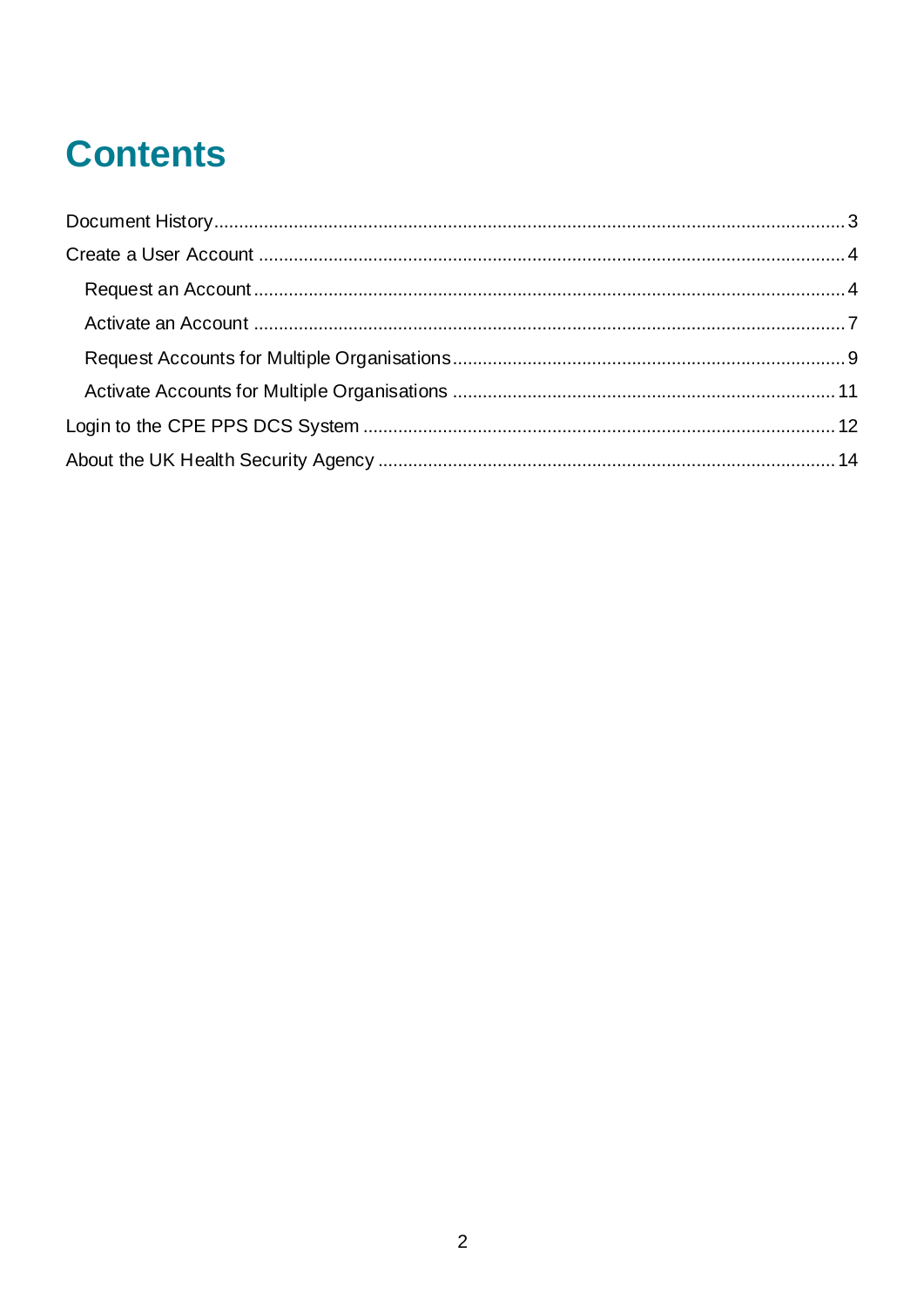## <span id="page-2-0"></span>**Document History**

| <b>Revision Date</b> | <b>Author</b>                    | <b>Version</b> |
|----------------------|----------------------------------|----------------|
|                      |                                  |                |
| 07/04/2022           | <b>UK Health Security Agency</b> | 1.0            |
|                      |                                  |                |
|                      |                                  |                |
|                      |                                  |                |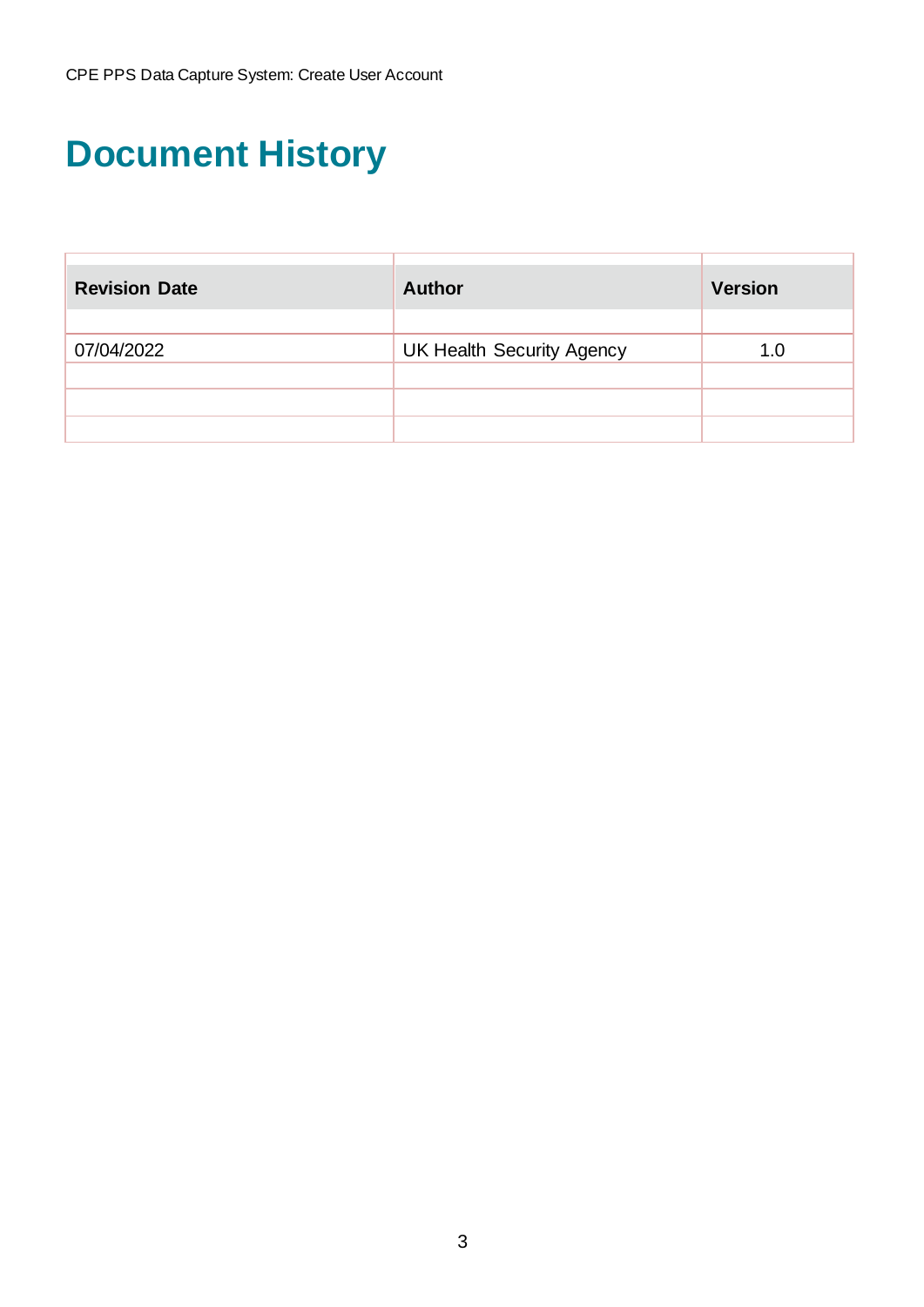## <span id="page-3-0"></span>**Create a User Account**

All users of the Point Prevalence Survey of Carbapenemase-Producing Enterobacterales/organisms (CPE PPS) Data Capture System (DCS) must create a user account. There is a two-step process to create an account. Firstly, you must request an account, which needs to be authorised by UKHSA. Secondly, once your request has been authorised you will need to activate your account before you can log into the CPE PPS DCS.

**Please note:** new account requests will be handled in one of two ways: 1) the individual at the Trust that had completed the SelectSurvey confirming participation in the CPE PPS will be asked to verify the email address/user requesting the account; 2) senior management at the Trust (for example the CEO or Director of Infection Prevention and Control of the Trust) who were originally contacted with an invitation to participate in the CPE PPS will be asked to verify email address/user requesting the account.

### <span id="page-3-1"></span>Request an Account

- Go to <https://icudcs.phe.org.uk/>
- The CPE PPS DCS will display the 'Homepage' screen [\(Figure 1\)](#page-3-2)
- Select 'Register' button in the 'Log in' panel

#### <span id="page-3-2"></span>**Figure 1: CPE PPS DCS Home page**

| 嫐                                                                                                                                                                                          |                                                                      |                                                                                                                                                                                                                                                                                                                                                                                                                                                                |             |                                                                                                                       | Help   AAA        |
|--------------------------------------------------------------------------------------------------------------------------------------------------------------------------------------------|----------------------------------------------------------------------|----------------------------------------------------------------------------------------------------------------------------------------------------------------------------------------------------------------------------------------------------------------------------------------------------------------------------------------------------------------------------------------------------------------------------------------------------------------|-------------|-----------------------------------------------------------------------------------------------------------------------|-------------------|
| <b>UK Health</b><br>Security<br>Agency                                                                                                                                                     | <b>ICU Surveillance</b>                                              |                                                                                                                                                                                                                                                                                                                                                                                                                                                                | <b>Home</b> | <b>About Us</b>                                                                                                       | <b>Contact Us</b> |
|                                                                                                                                                                                            |                                                                      |                                                                                                                                                                                                                                                                                                                                                                                                                                                                |             |                                                                                                                       |                   |
| About the Intensive Care Unit & Data Capture System                                                                                                                                        |                                                                      |                                                                                                                                                                                                                                                                                                                                                                                                                                                                |             | Log in                                                                                                                |                   |
|                                                                                                                                                                                            | Intensive Care Unit (ICU) Surveillance<br>D05 Service Specification. | Intensive Care Unit (ICU) blood stream infections (BSIs), are prevalent<br>across ICU units in England. This surveillance programme (Infection in<br>Critical Care Quality Improvement Programme; ICCQIP), works to collect<br>and report on unit level ICU-BSIs. Public Health England's Data Capture<br>System provides an integrated data reporting and analysis system for the<br>surveillance of all ICU-BSIs. ICCQIP participation is now covered by the |             | User Name*<br>Password*<br><b>Forgot Password?</b><br>sount?<br>Register                                              | Login             |
| <b>Further Reading</b>                                                                                                                                                                     |                                                                      | <b>Publications &amp; Updates</b>                                                                                                                                                                                                                                                                                                                                                                                                                              |             | <b>Help &amp; Support</b>                                                                                             |                   |
| Introduction to the ICCQIP surveillance program<br>55                                                                                                                                      |                                                                      | <b>Publications</b><br><b>Aggregate Reports</b><br><b>Aggregate Quarterly Reports - England</b><br>>>Unit level reports are produced on a quarterly basis and                                                                                                                                                                                                                                                                                                  |             | <b>Register</b><br><b>Details to Register</b><br><b>Registration User Guides</b><br>>>Please email the ICCQIP inbox < | <b>Support</b>    |
| <b>Infection In Critical Care Quality Improvement</b><br>Programme<br><b>ICCQIP</b><br>>>The ICCQIP board was set up in 2016 to address the<br>the first control of the state of the state |                                                                      | sent to the respective units for their info                                                                                                                                                                                                                                                                                                                                                                                                                    |             | See FAOs and Content for more info                                                                                    |                   |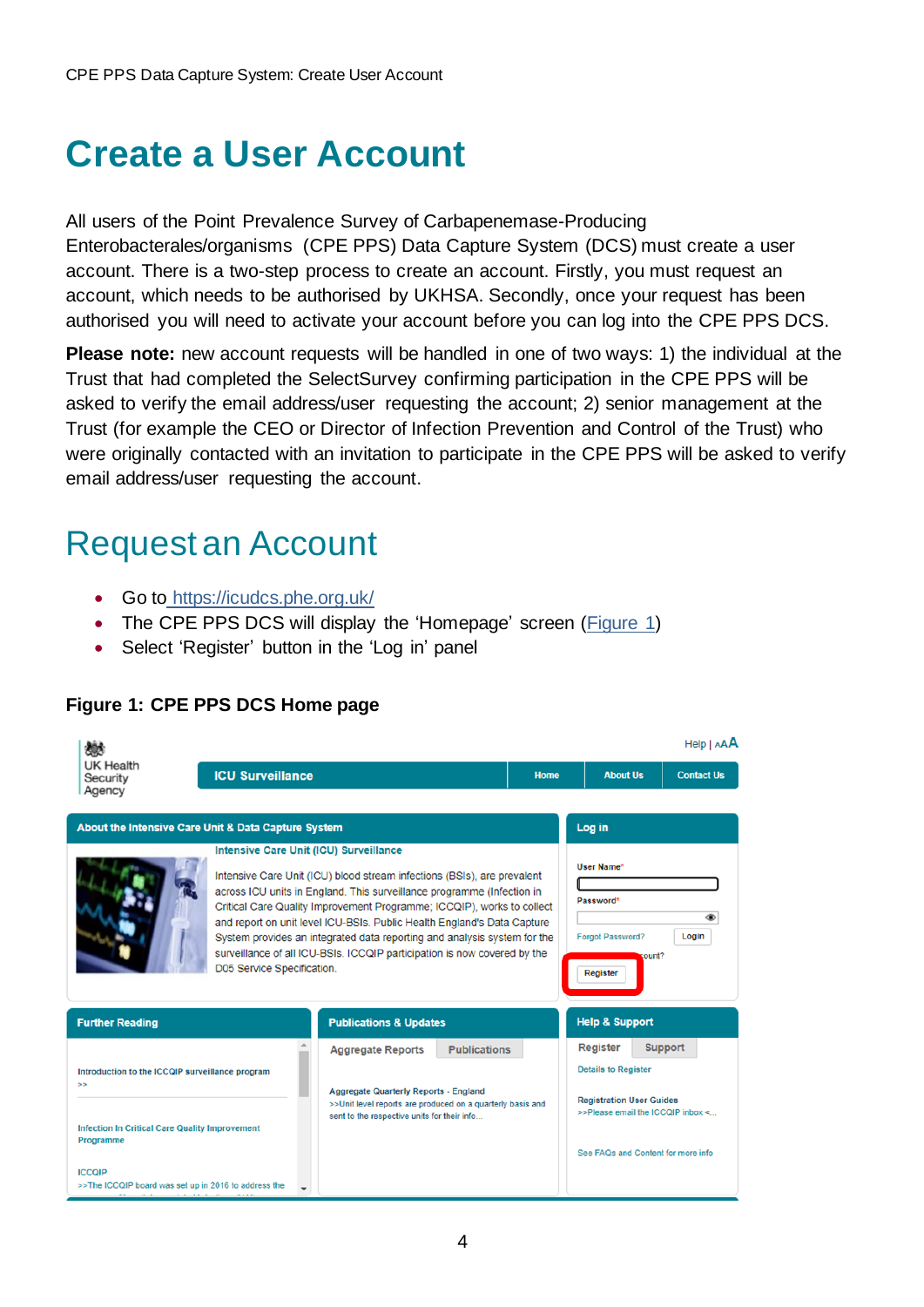The CPE PPS DCS will display the 'Request User Account' form [\(Figure 2\)](#page-4-0)

#### <span id="page-4-0"></span>**Figure 2: Request User Account form**

| 戀                                                                 |                                            |                              |                 | Help   AAA        |
|-------------------------------------------------------------------|--------------------------------------------|------------------------------|-----------------|-------------------|
| <b>UK Health</b><br><b>ICU Surveillance</b><br>Security<br>Agency |                                            | <b>Home</b>                  | <b>About Us</b> | <b>Contact Us</b> |
| <b>Request User Account</b>                                       |                                            |                              |                 |                   |
| u<br>Mandatory fields are marked with red asterisk (*)            |                                            |                              |                 |                   |
| <b>Email Address*</b>                                             |                                            |                              |                 |                   |
| <b>Confirm Email Address*</b>                                     |                                            |                              |                 |                   |
| <b>First Name*</b>                                                |                                            |                              |                 |                   |
| Surname*                                                          |                                            |                              |                 |                   |
| Primary Contact Telephone Number*                                 |                                            |                              |                 |                   |
| <b>Secondary Contact Telephone Number</b>                         |                                            |                              |                 |                   |
| Surveillance programme*                                           | <b>ICCQIP ICU bloodstream surveillance</b> | $\blacktriangledown$         |                 |                   |
| Region*                                                           | $-$ Select $-$                             | $\blacktriangledown$         |                 |                   |
| <b>Organisation Type*</b>                                         | -- Select --                               | $\blacktriangledown$         |                 |                   |
| Organisations*                                                    | -- Select --                               | $\blacktriangledown$         |                 |                   |
| <b>ICU units</b>                                                  | <b>Select Site</b>                         | $\blacktriangledown$         |                 |                   |
| Roles*                                                            | Select Roles                               | $\blacktriangledown$         |                 |                   |
|                                                                   |                                            | Type the code from the image |                 |                   |
|                                                                   |                                            |                              | <b>Submit</b>   | Cancel            |

- Enter your 'Email Address', 'First Name', 'Surname' and 'Contact Telephone Number(s)' (Please note that 'Email Address' and 'Confirm Email Address' must be identical).
- Select 'ICCQIP ICU bloodstream surveillance' from the 'Surveillance programme' dropdown menu
- Select the 'Region' associated with your organisation from the dropdown menu.
- Select your 'Organisation Type' from the dropdown menu.

The 'Organisation Type' field provides a choice of different organisational classes. Select 'CPE ICU**'** or 'CPE NHS Trusts' depending on whether your account is for ICU units/ ICU patients or for an NHS Trust, respectively.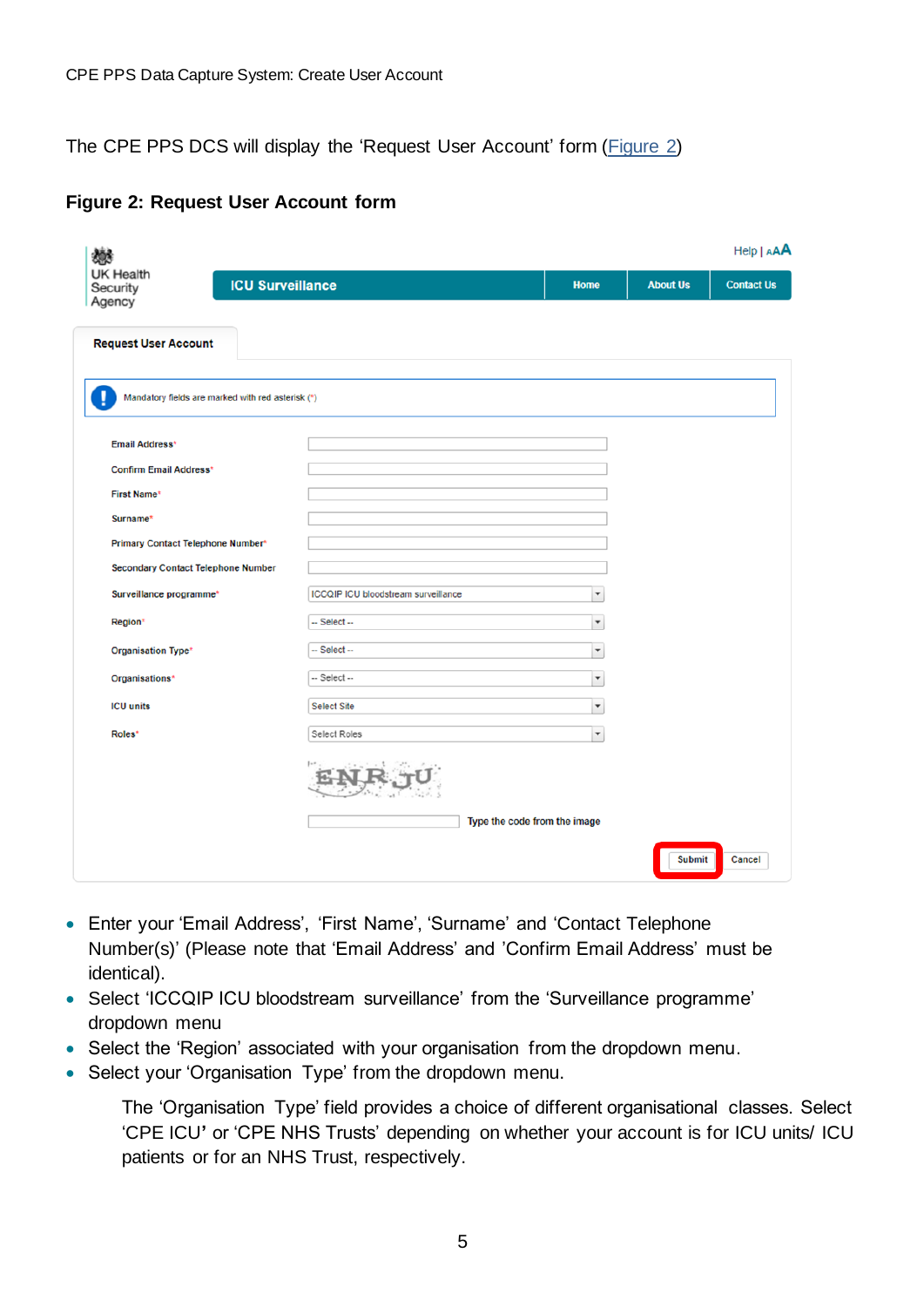**Please note:** Each NHS Trust will need representatives to cover both the 'CPE ICU' and 'CPE NHS Trusts' user type as there are case capture requirements on CPE screening at an NHS Trust level as well as for each ICU site participating within a Trust. In addition, patient-level case capture occurs under the 'CPE ICU' user type.

- Selection of 'CPE NHS Trusts' will display the list of NHS Trusts in the 'Organisations' menu within the 'Region' selected, while selection of 'CPE ICU' will display the list of ICUs identified for participation (via the registration SelectSurvey) in the 'Organisations' menu.
- Select the relevant NHS Trust/ICU for which you are registering from the 'Organisations' dropdown menu.
- You can request access to multiple ICUs or NHS Trusts by selecting multiple options from the 'Organisations' dropdown menu (see ['Request Accounts for Multiple](#page-8-0)  [Organisations'](#page-8-0) below).
- Select the 'Role' associated with the 'Organisation Type' previously selected, there will only be one option to select.
- Enter the CAPTCHA code at the bottom of the page
- Select the 'Submit' button

You will be navigated to the 'User Account Submission Confirmation' screen [\(Figure 3\)](#page-5-0)

#### <span id="page-5-0"></span>**Figure 3: User Account Request Submission Confirmation screen**



- Select the 'Continue' button
- You will then be navigated to the CPE PPS DCS 'Homepage' screen [\(Figure 1\)](#page-3-2)
- The CPE PPS DCS will automatically send you an email (*Figure 4*) confirming your request for an account, as well as one to UKHSA .
- **Please note:** please do not use a generic email address to register for the system, or the account request will be refused. Email addresses and names used to register for an account on the CPE PPS DCS will be cross-checked against the details provided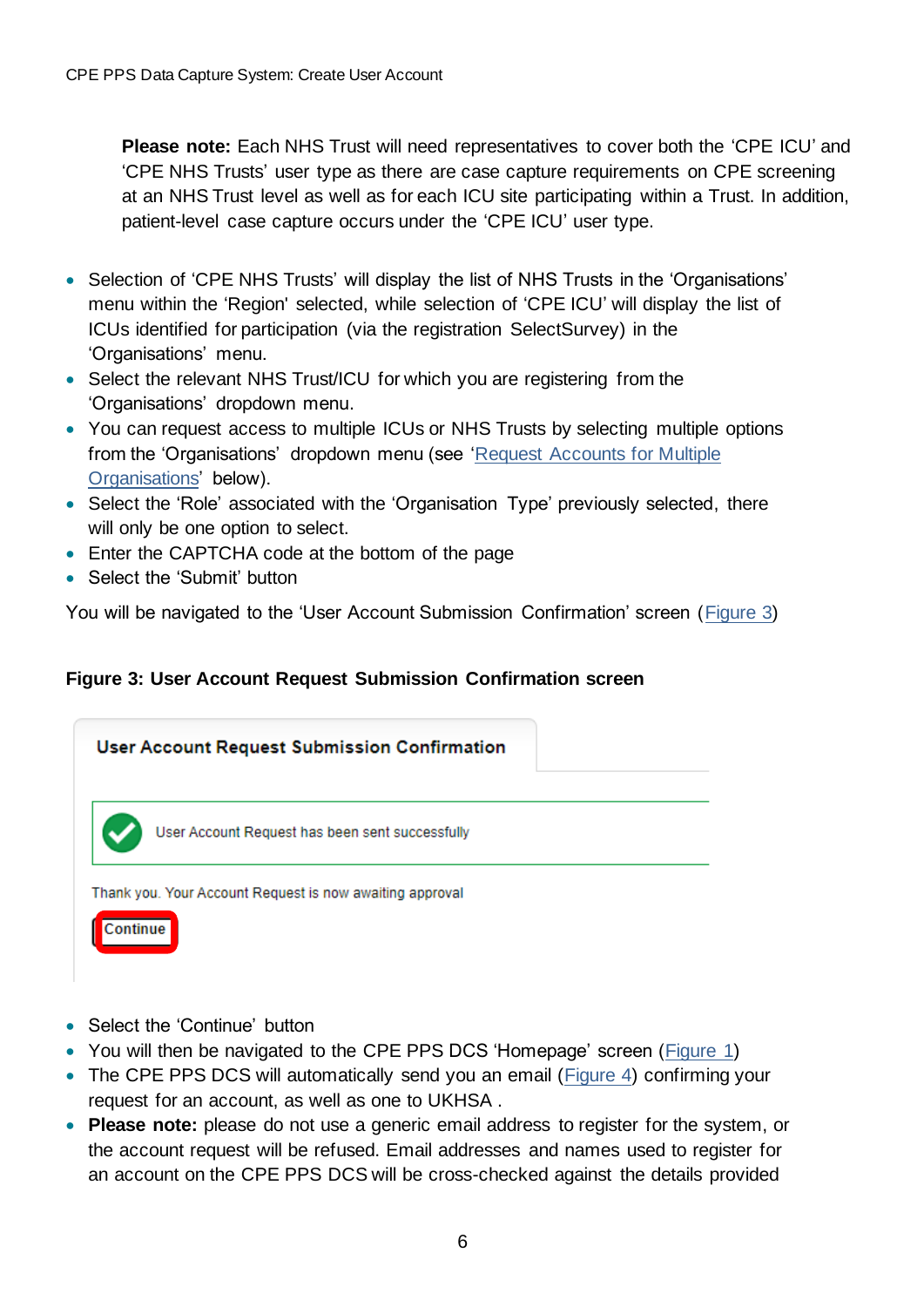in the completed CPE PPS SelectSurvey prior to an application being authorised by UKHSA.

#### <span id="page-6-1"></span>**Figure 4: Confirmation email from the CPE PPS DCS about user account request**

PHE Data Capture System: Your Request for a New Account

| dev.ic |
|--------|
| Гο     |

cudcs@phe.aov.uk

|  |  | $\cdots$   |
|--|--|------------|
|  |  | : 5 -<br>٦ |

Your request for a new account has been sent to the Authorised Person for your organisation/s and we'll let you know when your request has been processed by sending a message to the e-mail address you registered with.

Kind regards,

PHE Data Capture System

• UKHSA will then 'Authorise' or 'Reject' your account request.

### <span id="page-6-0"></span>Activate an Account

If your account request is authorised, you will be sent a further email by the CPE PPS DCS, asking you to verify your email account [\(Figure 5\)](#page-6-2).

#### <span id="page-6-2"></span>**Figure 5: Confirmation email from CPE PPS DCS about account approval**

#### PHE Data Capture System: Your Request for a New Account



dev.icudcs@phe.gov.uk Tο



Your request for a new account on the PHE Data Capture System has been approved.

You are authorised to log on as CPE PPS Trust Data Entry for Trust name

Please activate your account by visiting Verify Account

Kind regards,

PHE Data Capture System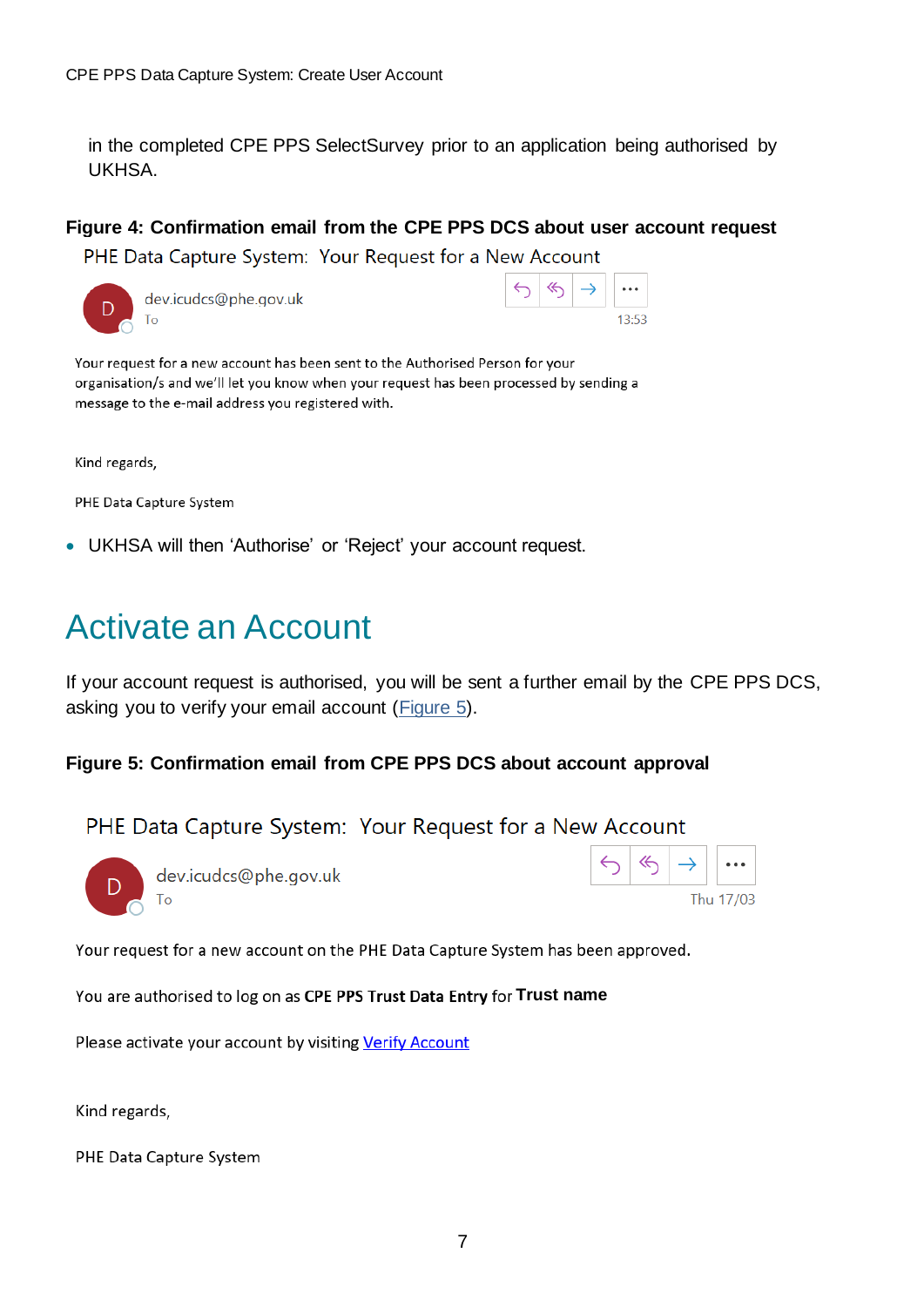Click on the 'Verify Account ' link and this will direct you to the CPE PPS DCS to complete your account request by first accepting the End-User Licence Agreement (EULA) and entering additional user account information (password, security questions and answers) [\(Figure 6\)](#page-7-0).

**Please note:** that if you already have a DCS account (for ICCQIP ICU BSI surveillance or Mandatory HCAI surveillance then once you have verified your email you will skip this section and jump straight to [Figure 7](#page-7-1) as the role(s) requested and authorised will be added to the account you already have.

| <b>UK Health</b><br>Security<br>Agency | <b>ICU DCS Surveillance - Test Site</b>           | Home | <b>About Us</b> | <b>Contact Us</b> |
|----------------------------------------|---------------------------------------------------|------|-----------------|-------------------|
| <b>Create User Account</b>             |                                                   |      |                 |                   |
|                                        | Mandatory fields are marked with red asterisk (*) |      |                 |                   |
| <b>Create User Account</b>             |                                                   |      |                 |                   |
| Password*                              |                                                   |      |                 |                   |
| Re-Enter Password*                     |                                                   |      |                 |                   |
| <b>Security Question 1*</b>            | $-$ Select $-$                                    |      |                 |                   |
| Security Answer 1*                     |                                                   |      |                 |                   |
| <b>Security Question 2*</b>            | $-$ Select $-$<br>$\checkmark$                    |      |                 |                   |
| <b>Security Answer 2*</b>              |                                                   |      |                 |                   |
| <b>Security Question 3*</b>            | $-$ Select $-$<br>$\checkmark$                    |      |                 |                   |
| Security Answer 3*                     |                                                   |      |                 |                   |
|                                        |                                                   |      |                 |                   |
|                                        |                                                   |      | <b>Submit</b>   | Cancel            |
|                                        |                                                   |      |                 |                   |

<span id="page-7-0"></span>**Figure 6: Additional information required to complete user account**

• Passwords must be eight or more characters to include at least one capital letter, one numeric character and non-alpha numeric character, such as #\*£).

**Please note:** that if you 'Reject' the EULA you will need to register again.

- Once you are navigated to the 'Create User Account' and have completed the necessary password and security question responses, select the 'Submit' button.
- <span id="page-7-1"></span>• The CPE PPS DCS will display the 'Create User Account Confirmation' screen [\(Figure 7\)](#page-7-1).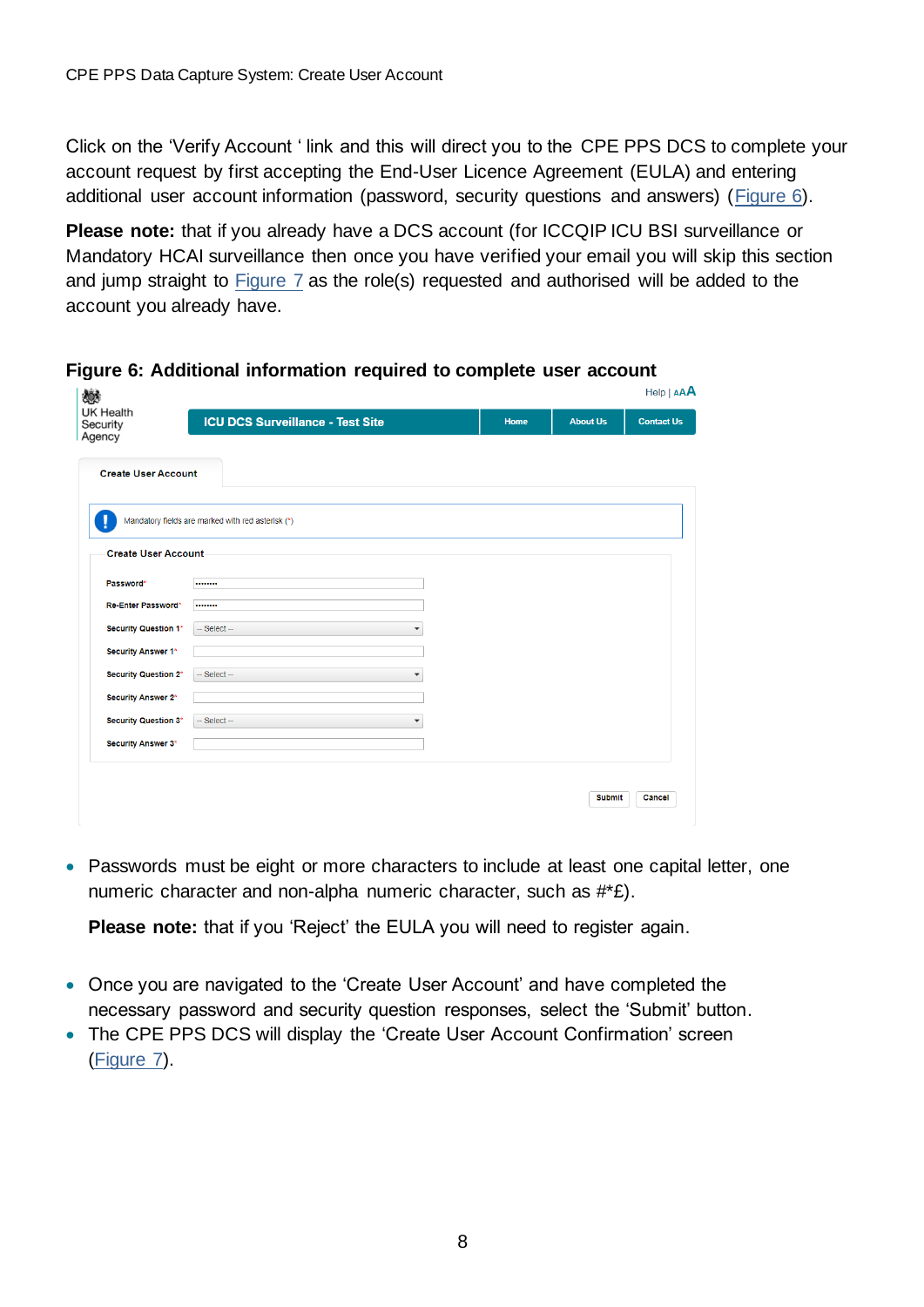#### **Figure 7: Create User Account Confirmation screen**

| <b>UK Health</b><br>Security | <b>ICU DCS Surveillance - Test Site</b>    | Home | <b>About Us</b> | <b>Contact Us</b> |
|------------------------------|--------------------------------------------|------|-----------------|-------------------|
| Agency                       |                                            |      |                 |                   |
|                              | <b>Create User Account Confirmation</b>    |      |                 |                   |
|                              |                                            |      |                 |                   |
|                              | User Account has been created successfully |      |                 |                   |

Select the 'Login' button.

- The CPE PPS DCS will display the 'Homepage' screen [\(Figure 1\)](#page-3-2).
- The CPE PPS DCS will send you an email confirming your account has successfully been created [\(Figure 8\)](#page-8-1).

#### <span id="page-8-1"></span>**Figure 8: Confirmation email from CPE PPS DCS about creation of a new user account**

PHE Data Capture System: Confirmation of New Account

Your new account on the PHE Data Capture System has been created successfully.

You can begin using the system immediately by visiting Home Page and entering your username and password.

If you have forgotten or wish to change your password, please visit Forgot Password

Kind regards,

PHE Data Capture System

If your account request is rejected, the CPE PPS DCS will send an email explaining why the account request was rejected, for further details please contact UKHSA.

### <span id="page-8-0"></span>Request Accounts for Multiple Organisations

<span id="page-8-2"></span>Users associated to more than one Trust or ICU, can register for access to multiple Trusts/ICUs on the CPE PPS DCS, by selecting their associated organisations from the 'Organisations' dropdown menu [\(Figure 9,](#page-8-2) [Figure 10\).](#page-10-1)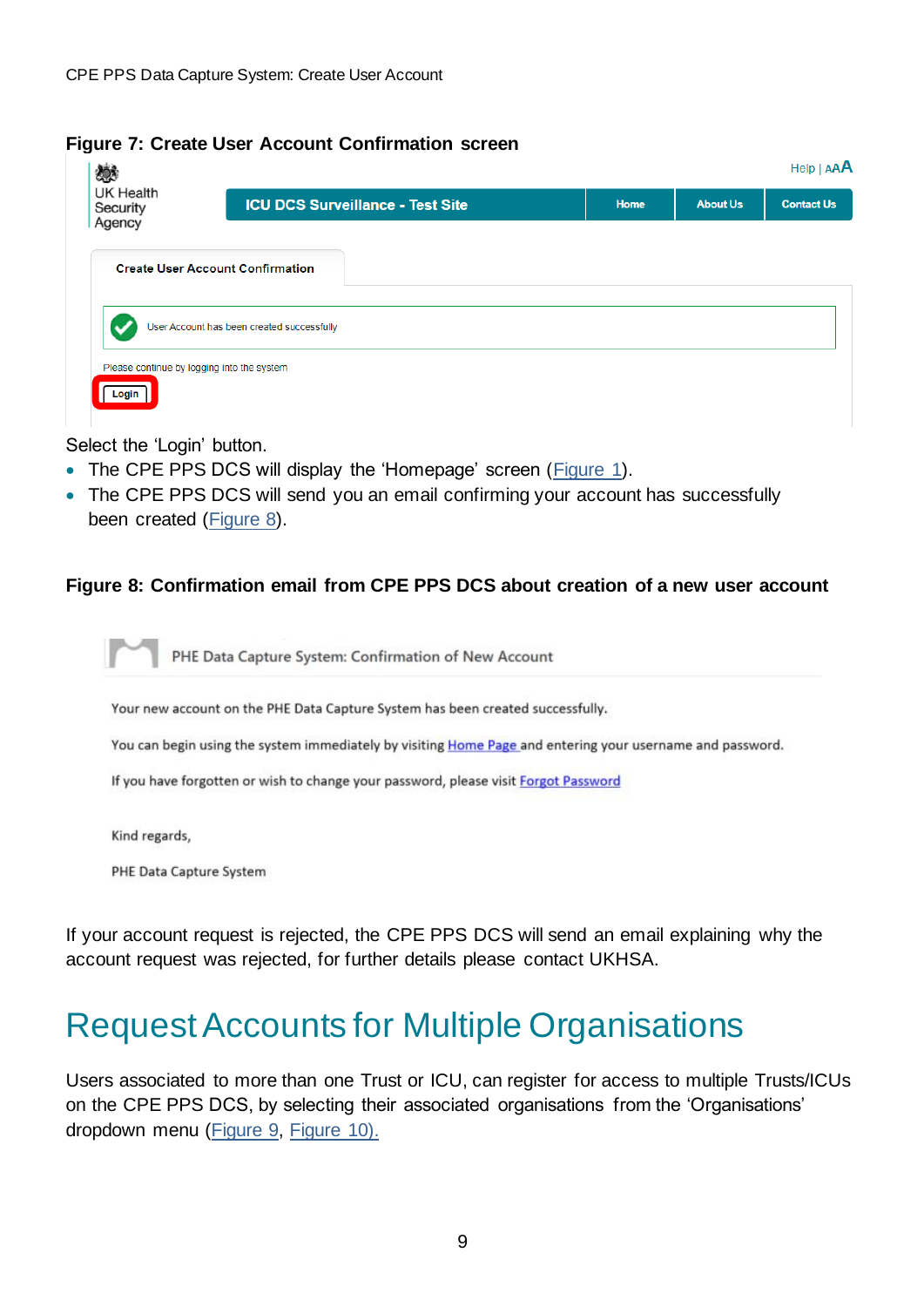#### **Figure 9: Drop down selection for multiple trusts**

| <b>Email Address*</b>                             |                                                                                                                                                                                                                                                                                                                                                                                                                                                                                                                                                                                        |   |                |
|---------------------------------------------------|----------------------------------------------------------------------------------------------------------------------------------------------------------------------------------------------------------------------------------------------------------------------------------------------------------------------------------------------------------------------------------------------------------------------------------------------------------------------------------------------------------------------------------------------------------------------------------------|---|----------------|
| <b>Confirm Email Address*</b>                     |                                                                                                                                                                                                                                                                                                                                                                                                                                                                                                                                                                                        |   |                |
| First Name*                                       |                                                                                                                                                                                                                                                                                                                                                                                                                                                                                                                                                                                        |   |                |
| Surname*                                          |                                                                                                                                                                                                                                                                                                                                                                                                                                                                                                                                                                                        |   |                |
| Primary Contact Telephone Number*                 |                                                                                                                                                                                                                                                                                                                                                                                                                                                                                                                                                                                        |   |                |
| <b>Secondary Contact Telephone Number</b>         |                                                                                                                                                                                                                                                                                                                                                                                                                                                                                                                                                                                        |   |                |
| Surveillance programme*                           | <b>ICCQIP ICU bloodstream surveillance</b>                                                                                                                                                                                                                                                                                                                                                                                                                                                                                                                                             | ▼ |                |
| Region*                                           | <b>NATIONAL</b>                                                                                                                                                                                                                                                                                                                                                                                                                                                                                                                                                                        | ۰ |                |
| Organisation Type*                                | <b>CPE NHS Trusts</b>                                                                                                                                                                                                                                                                                                                                                                                                                                                                                                                                                                  | ▼ |                |
| Organisations*                                    | Barnsley Hospital NHS Foundation Trust, Barts Health NHS Trust, Birm                                                                                                                                                                                                                                                                                                                                                                                                                                                                                                                   |   |                |
| <b>ICU</b> units                                  | De Barnsley Hospital NHS Foundation Trust<br>Barts Health NHS Trust                                                                                                                                                                                                                                                                                                                                                                                                                                                                                                                    |   |                |
| Roles*                                            | ✓ Birmingham Women's And Children's NHS Foundation Trust<br>  Blackpool Teaching Hospitals NHS Foundation Trust<br>□ Bolton NHS Foundation Trust<br>Bradford Teaching Hospitals NHS Foundation Trust<br><b>Brighton And Sussex University Hospitals NHS Trust</b><br>Buckinghamshire Healthcare NHS Trust<br>Calderdale And Huddersfield NHS Foundation Trust<br>Cambridge University Hospitals NHS Foundation Trust<br>Chelsea And Westminster Hospital NHS Foundation Trust<br>Chesterfield Royal Hospital NHS Foundation Trust<br>County Durham And Darlington NHS Foundation Trust |   | Subn           |
| <b>Contact Us</b><br>is of Use<br><b>About Us</b> | Dorset County Hospital NHS Foundation Trust<br>East And North Hertfordshire NHS Trust                                                                                                                                                                                                                                                                                                                                                                                                                                                                                                  | ▼ | Ver 1.15.0.0.B |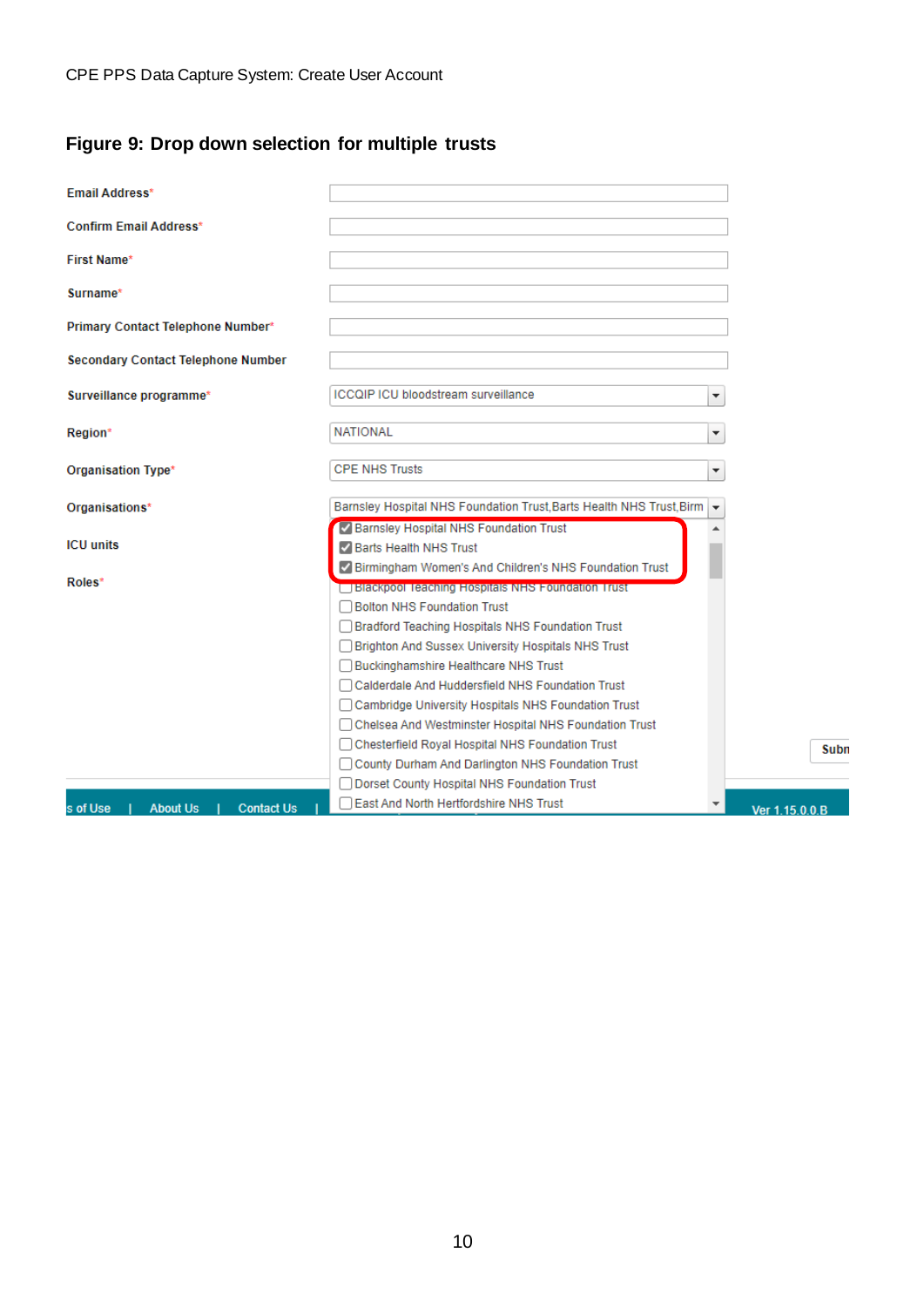#### <span id="page-10-1"></span>**Figure 10: Drop down selection for multiple ICUs**

| Mandatory fields are marked with red asterisk (*) |                                                                                                                           |                          |                         |
|---------------------------------------------------|---------------------------------------------------------------------------------------------------------------------------|--------------------------|-------------------------|
|                                                   |                                                                                                                           |                          |                         |
| <b>Email Address*</b>                             |                                                                                                                           |                          |                         |
| <b>Confirm Email Address*</b>                     |                                                                                                                           |                          |                         |
| <b>First Name*</b>                                |                                                                                                                           |                          |                         |
| Surname*                                          |                                                                                                                           |                          |                         |
| Primary Contact Telephone Number*                 |                                                                                                                           |                          |                         |
| <b>Secondary Contact Telephone Number</b>         |                                                                                                                           |                          |                         |
| Surveillance programme*                           | <b>ICCQIP ICU bloodstream surveillance</b>                                                                                | $\blacktriangledown$     |                         |
|                                                   |                                                                                                                           |                          |                         |
| Region*                                           | <b>NATIONAL</b>                                                                                                           | $\overline{\phantom{a}}$ |                         |
| Organisation Type*                                | <b>CPE ICU</b>                                                                                                            | ▼                        |                         |
| Organisations*                                    | R0A - CARDIOTHORACIC CRITICAL CARE UNIT, R0A - NORTH MAN $\blacktriangledown$                                             |                          |                         |
| <b>ICU</b> units                                  | R0A - BURNS INTENSIVE CARE UNIT<br>.<br>2008 - Party Law Personal Party and Personal Property and Personal Property and P | ዹ                        |                         |
| Roles*                                            | <b>Z R0A - CARDIOTHORACIC CRITICAL CARE UNIT</b>                                                                          |                          |                         |
|                                                   | R0A - NEONATAL INTENSIVE CARE<br>V R0A - NORTH MANCHESTER GENERAL HOSPITAL                                                |                          |                         |
|                                                   | <b>TRUA - PAEDIATRIC INTENSIVE CARE</b>                                                                                   |                          |                         |
|                                                   | R0B - INTEGRATED CRITICAL CARE UNIT<br>R0B - INTENSIVE CARE UNIT/HDU                                                      |                          |                         |
|                                                   | ROD - ADULT CRITICAL CARE                                                                                                 |                          |                         |
|                                                   | ROD - GENERAL ADULT CRITICAL CARE UNIT                                                                                    |                          |                         |
|                                                   | R1F - CRITICAL CARE UNIT                                                                                                  |                          |                         |
|                                                   | R1H - CARDIOTHORACIC ITU/HDU                                                                                              |                          | <b>Submit</b><br>Cancel |

### <span id="page-10-0"></span>Activate Accounts for Multiple Organisations

Multi-organisation users will receive multiple emails asking to verify the email address (one for each Trust/ICU). Users will only need to complete the 'Create User Account' screen for the first account they verify; however, each organisation/ICU account request will need to be individually verified from the separate emails sent to you, but all subsequent account verifications will bypass the security information page as the data will already have been entered.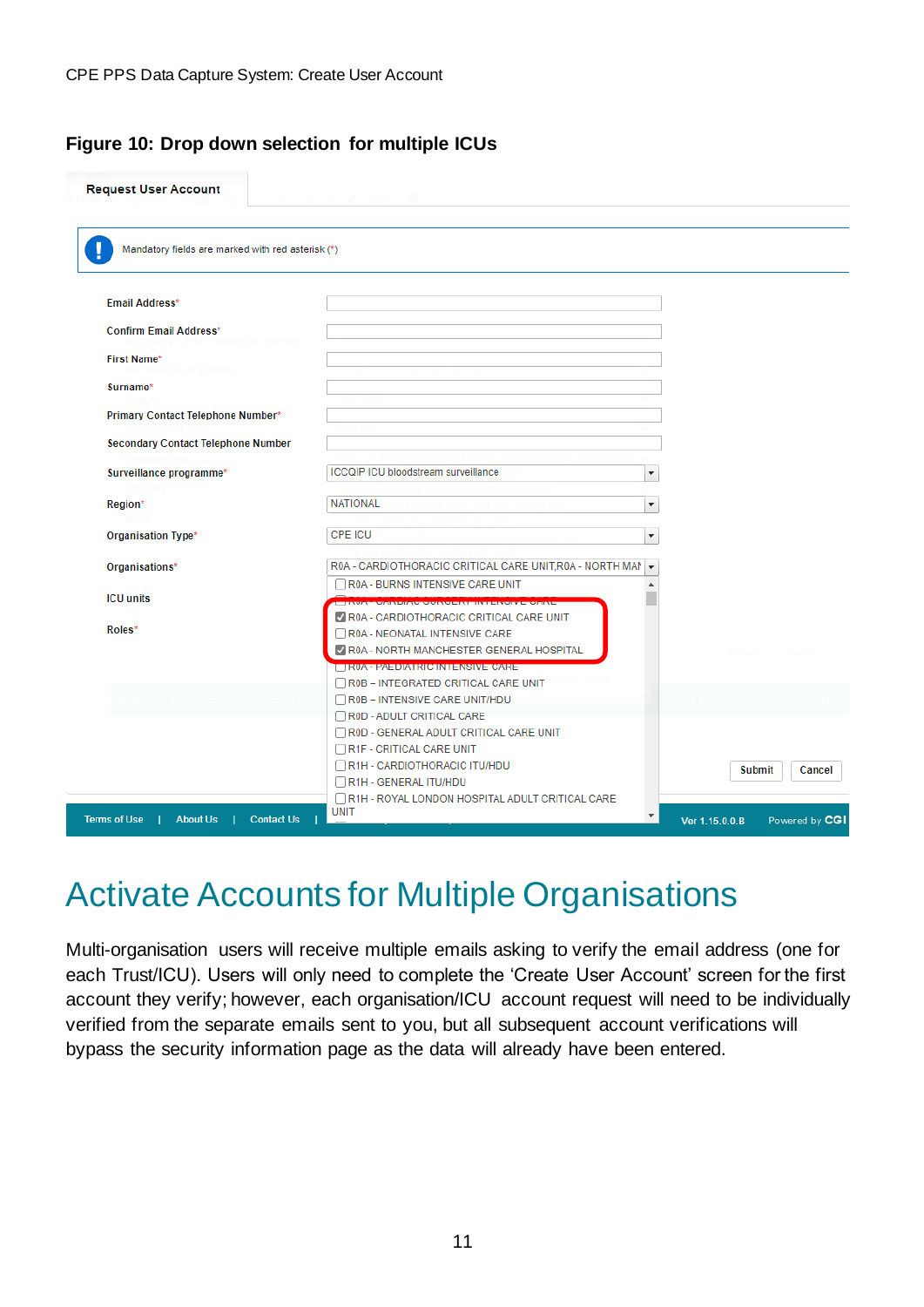## <span id="page-11-0"></span>**Login to the CPE PPS DCS System**

- Go to<https://icudcs.phe.org.uk/>
- The CPE PPS DCS will display the 'Homepage' screen [\(Figure 1\)](#page-3-2)
- Enter your 'User Name' (the email address that was used to request your account) and 'Password' in the 'Log in' panel
- Select the 'Login' Button
- You will then be prompted to answer one of the three security questions [\(Figure 11\)](#page-11-1)
- Select 'Authenticate'

#### <span id="page-11-1"></span>**Figure 11: Authentication of user account when logging in**

| Login As                             |                                                                               |
|--------------------------------------|-------------------------------------------------------------------------------|
|                                      | Please authenticate your account by answering the following security question |
|                                      | and clicking on Submit                                                        |
| <b>Security Question</b>             | What is the name of your favourite childhood friend?                          |
| Answer*                              |                                                                               |
| <b>Forgotten Security Questions?</b> |                                                                               |
|                                      | <b>Authenticate</b>                                                           |

If you have an account enabled for multiple roles, you will be prompted to select a particular role to login in with [\(Figure 12\)](#page-11-2).

<span id="page-11-2"></span>**Figure 12: Selection of user role when logging in**

|                          | Your account is linked to more than one role.  |   |
|--------------------------|------------------------------------------------|---|
|                          | You must select a role before you can log into |   |
|                          | the system                                     |   |
| <b>Select Role</b>       | Select Role                                    | ۰ |
|                          | $-$ Select $-$                                 |   |
|                          | CPE PPS ICU Entry                              |   |
|                          |                                                |   |
|                          | Login                                          |   |
| Select Organisation Type | CPE PPS Trust Data Entry                       |   |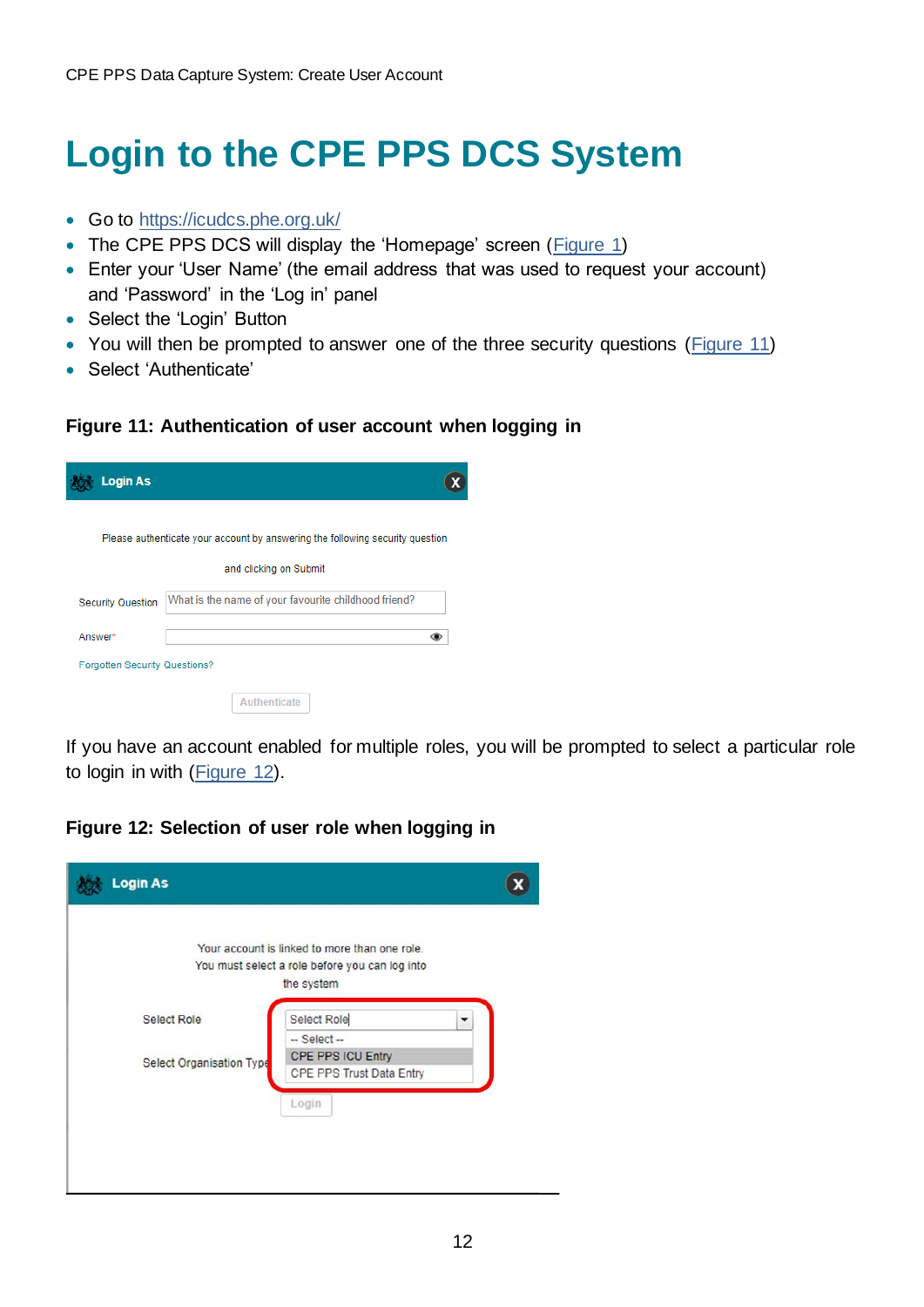The CPE PPS DCS System will display the 'Home Dashboard' screen [\(Figure 13\)](#page-12-0).

### <span id="page-12-0"></span>**Figure 13: Home Dashboard**

| UK Health<br><b>ICU DCS Surveillance - Test Site</b><br><b>Home</b><br><b>About Us</b><br><b>Contact Us</b><br><b>Data Quality</b><br>Home<br>My Dashboard<br>Welcome ICU<br>Search<br><b>Case Capture</b><br>System Announcements ICU<br>ICU Surveillance System (DCS)<br>Reports<br><b>TEST SYSTEM</b><br>CPE PPS Study 2022 - information on PPS and enrolment<br>United Kingdom Health Security Agency (UKHSA) Healthcare Associated Infections and Antimicrobial Resistance department (UKHSA HCAI & AMR) are planning a point prevalence survey (PPS) into carbapenemase-producing Enterobact<br>capacity, in the first two weeks of April 2022. We will select NHS Trusts from across England at random and invite them to participate in one or several ape categories of intensive care; adults, paediatrics, and neonates.<br>be eligible. If selected, each Trust will be asked to randomly sample up to 20 patients from their intensive care units, who are inportents on a single day (chosen by the Trust) within the two-week study period. Trusts wit<br>CPE PPS will enable UKHSA to estimate the prevalence of CPE in intensive care in England, across adult, paediatric, and neonatal populations. It will also allow us to identify key risk factors for CPE colonisation and infe<br>week or two if your Trust is randomly selected to participate. We will send further information and the study protocol then. Participation is voluntary but we would be grateful of your support in this important study. If y<br>in touch at coe pos@phe.gov.uk we are happy for additional Trusts to be involved.<br>Error on page<br>Attention<br>Saved / completed<br>Close screen / popout | 鬱                                                                                                                                                                                                                                                                      |  |  |  | Welcome | CPE PPS ICU Entry | - Help   AAA   Logout |
|-------------------------------------------------------------------------------------------------------------------------------------------------------------------------------------------------------------------------------------------------------------------------------------------------------------------------------------------------------------------------------------------------------------------------------------------------------------------------------------------------------------------------------------------------------------------------------------------------------------------------------------------------------------------------------------------------------------------------------------------------------------------------------------------------------------------------------------------------------------------------------------------------------------------------------------------------------------------------------------------------------------------------------------------------------------------------------------------------------------------------------------------------------------------------------------------------------------------------------------------------------------------------------------------------------------------------------------------------------------------------------------------------------------------------------------------------------------------------------------------------------------------------------------------------------------------------------------------------------------------------------------------------------------------------------------------------------------|------------------------------------------------------------------------------------------------------------------------------------------------------------------------------------------------------------------------------------------------------------------------|--|--|--|---------|-------------------|-----------------------|
|                                                                                                                                                                                                                                                                                                                                                                                                                                                                                                                                                                                                                                                                                                                                                                                                                                                                                                                                                                                                                                                                                                                                                                                                                                                                                                                                                                                                                                                                                                                                                                                                                                                                                                             | Security<br>Agency                                                                                                                                                                                                                                                     |  |  |  |         |                   |                       |
|                                                                                                                                                                                                                                                                                                                                                                                                                                                                                                                                                                                                                                                                                                                                                                                                                                                                                                                                                                                                                                                                                                                                                                                                                                                                                                                                                                                                                                                                                                                                                                                                                                                                                                             | <b>Menu Toolbar</b>                                                                                                                                                                                                                                                    |  |  |  |         |                   |                       |
|                                                                                                                                                                                                                                                                                                                                                                                                                                                                                                                                                                                                                                                                                                                                                                                                                                                                                                                                                                                                                                                                                                                                                                                                                                                                                                                                                                                                                                                                                                                                                                                                                                                                                                             |                                                                                                                                                                                                                                                                        |  |  |  |         |                   |                       |
|                                                                                                                                                                                                                                                                                                                                                                                                                                                                                                                                                                                                                                                                                                                                                                                                                                                                                                                                                                                                                                                                                                                                                                                                                                                                                                                                                                                                                                                                                                                                                                                                                                                                                                             |                                                                                                                                                                                                                                                                        |  |  |  |         |                   |                       |
|                                                                                                                                                                                                                                                                                                                                                                                                                                                                                                                                                                                                                                                                                                                                                                                                                                                                                                                                                                                                                                                                                                                                                                                                                                                                                                                                                                                                                                                                                                                                                                                                                                                                                                             |                                                                                                                                                                                                                                                                        |  |  |  |         |                   |                       |
|                                                                                                                                                                                                                                                                                                                                                                                                                                                                                                                                                                                                                                                                                                                                                                                                                                                                                                                                                                                                                                                                                                                                                                                                                                                                                                                                                                                                                                                                                                                                                                                                                                                                                                             |                                                                                                                                                                                                                                                                        |  |  |  |         |                   |                       |
|                                                                                                                                                                                                                                                                                                                                                                                                                                                                                                                                                                                                                                                                                                                                                                                                                                                                                                                                                                                                                                                                                                                                                                                                                                                                                                                                                                                                                                                                                                                                                                                                                                                                                                             | <b>Help &amp; Support</b>                                                                                                                                                                                                                                              |  |  |  |         |                   |                       |
|                                                                                                                                                                                                                                                                                                                                                                                                                                                                                                                                                                                                                                                                                                                                                                                                                                                                                                                                                                                                                                                                                                                                                                                                                                                                                                                                                                                                                                                                                                                                                                                                                                                                                                             |                                                                                                                                                                                                                                                                        |  |  |  |         |                   |                       |
|                                                                                                                                                                                                                                                                                                                                                                                                                                                                                                                                                                                                                                                                                                                                                                                                                                                                                                                                                                                                                                                                                                                                                                                                                                                                                                                                                                                                                                                                                                                                                                                                                                                                                                             | Welcome to the Data Capture<br>System<br>This is the system homepage<br>where UKHSA will post<br>announcements regarding<br>system updates, downtime,<br>surveillance programme<br>changes etc.<br>See FAQs and Content for more info.<br><b>Key to Screen Symbols</b> |  |  |  |         |                   |                       |
|                                                                                                                                                                                                                                                                                                                                                                                                                                                                                                                                                                                                                                                                                                                                                                                                                                                                                                                                                                                                                                                                                                                                                                                                                                                                                                                                                                                                                                                                                                                                                                                                                                                                                                             |                                                                                                                                                                                                                                                                        |  |  |  |         |                   |                       |
|                                                                                                                                                                                                                                                                                                                                                                                                                                                                                                                                                                                                                                                                                                                                                                                                                                                                                                                                                                                                                                                                                                                                                                                                                                                                                                                                                                                                                                                                                                                                                                                                                                                                                                             |                                                                                                                                                                                                                                                                        |  |  |  |         |                   |                       |
|                                                                                                                                                                                                                                                                                                                                                                                                                                                                                                                                                                                                                                                                                                                                                                                                                                                                                                                                                                                                                                                                                                                                                                                                                                                                                                                                                                                                                                                                                                                                                                                                                                                                                                             |                                                                                                                                                                                                                                                                        |  |  |  |         |                   |                       |
|                                                                                                                                                                                                                                                                                                                                                                                                                                                                                                                                                                                                                                                                                                                                                                                                                                                                                                                                                                                                                                                                                                                                                                                                                                                                                                                                                                                                                                                                                                                                                                                                                                                                                                             |                                                                                                                                                                                                                                                                        |  |  |  |         |                   |                       |
|                                                                                                                                                                                                                                                                                                                                                                                                                                                                                                                                                                                                                                                                                                                                                                                                                                                                                                                                                                                                                                                                                                                                                                                                                                                                                                                                                                                                                                                                                                                                                                                                                                                                                                             |                                                                                                                                                                                                                                                                        |  |  |  |         |                   |                       |